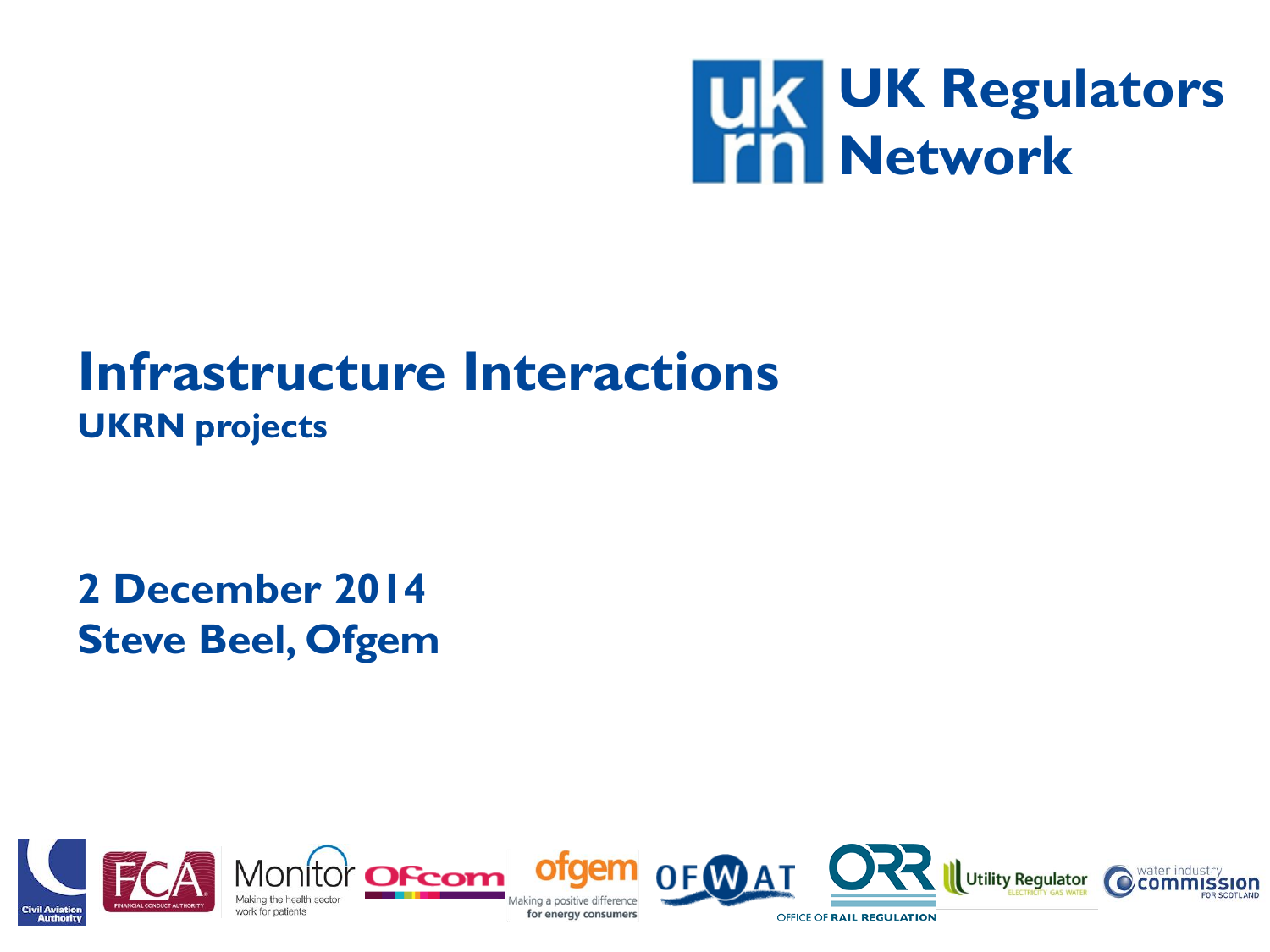

- This presentation:
	- Explains what UKRN is, its interest in infrastructure and the projects UKRN members are leading
	- Very briefly touches on the role and approach of economic regulation and its relevant to infrastructure investment by utility networks
	- Outlines two projects resilience and interactions when installing assets
- Contacts: we're happy to discuss our projects in more detail or hear your views, please contacts:
	- [Stephen.Beel@ofgem.gov.uk](mailto:Stephen.Beel@ofgem.gov.uk)
	- [John.holmes@orr.gsi.gov.uk](mailto:John.holmes@orr.gsi.gov.uk)
	- [Gurpreet.Sahota@ofcom.org.uk](mailto:Gurpreet.Sahota@ofcom.org.uk)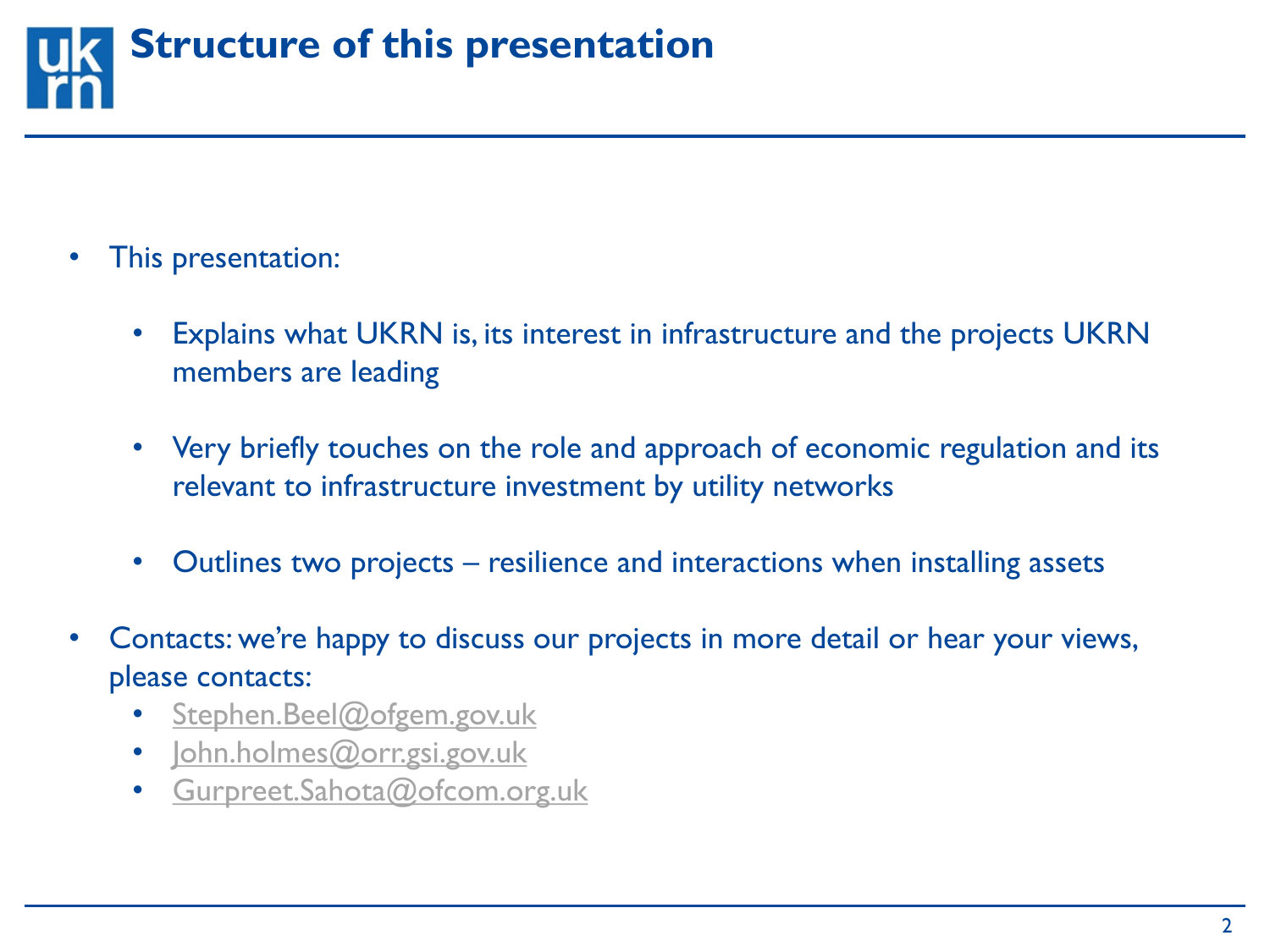## **The UKRN – who we are and what we do**

**UKRN shares best practice and promotes co-ordination between regulators to benefit consumers of essential services**

- The UKRN was formed in March 2014 a network of the UK's independent regulators
- It has nine full members: the economic or conduct regulators for the utility industries, transport, health and financial services – key sectors of the UK economy
- It has two observer members: WICS, LSB
- Its objective is to support regulators to share insights, experience and expertise, to improve the outcomes in those markets or services that UKRN members are responsible for. More on UKRN objectives can be found on its website: <http://www.ukrn.org.uk/>
- We have a range of projects undertaken by staff across member regulators looking at issues of common interest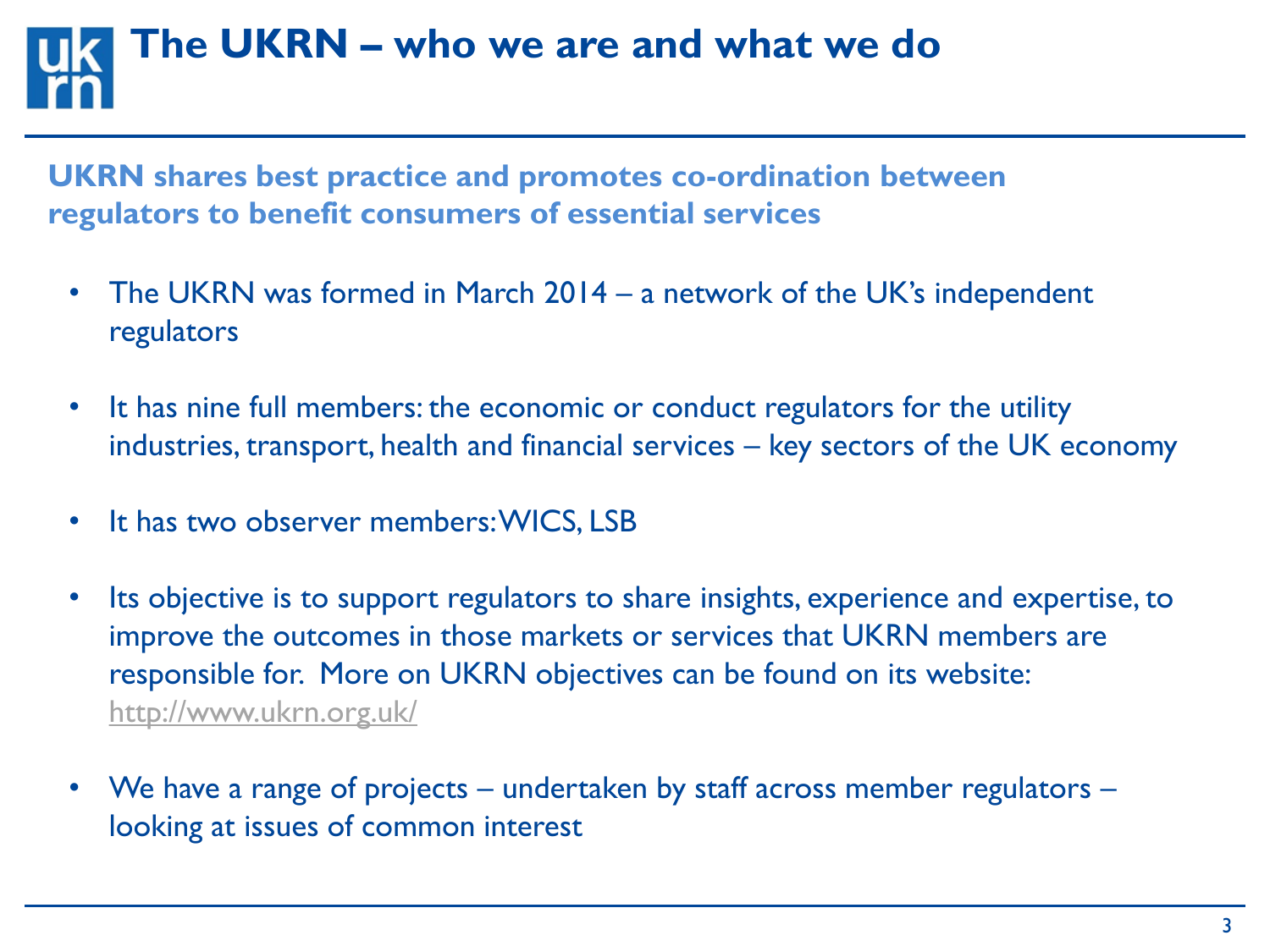## **The UKRN's work on infrastructure issues**

**Over £200 billion will be spent on infrastructure in the UK by 2020 A significant proportion will be in regulated sectors**

Cross Sector Infrastructure project

1) Improving investor and stakeholder understanding of the regulatory regime

2) Processes and commercial arrangements affecting interactions (where a project meets in-situ infrastructure)

3) Supporting innovations and strategic investment across sectors

Two other projects are also relevant:

- Resilience of networks to ensure continuity of supply, recognising the interdependencies between network sectors
- Affordability for households recognising that funding for many investments will be recovered through the bills of consumers and business

Elements of **interdependence** exist across all of these project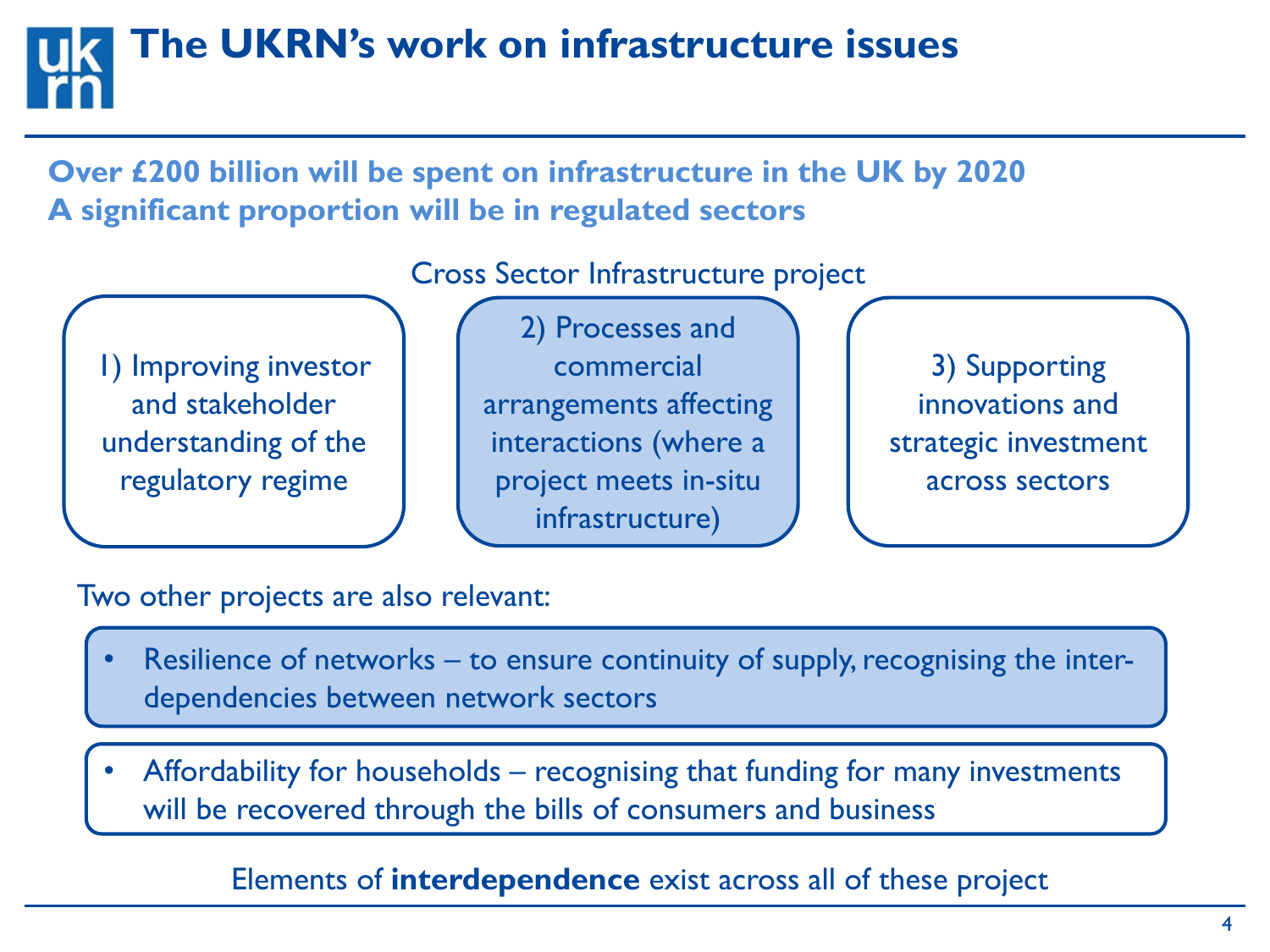#### **What do economic regulators do that may be relevant to infrastructure?**

**Economic regulators have a focused role, set by statute, with powers aimed at supporting their core functions**

- Economic regulators: key facts
	- A. Regulators have functions and powers set in statute
	- B. Regulators must exercise their powers to meet objectives and duties set by parliament
	- C. Regulators are independent of government when undertaking their functions, but decisions are subject to legal challenge by affected parties

**Statutory duties are different for each regulator, but share a common focus to protect the interests of consumers and customers, guiding its policy and actions**

- Economic regulators:
	- Use price controls as a key tool to ensure monopolies deliver for consumers
	- Consider various drivers of investment when considering allowed revenues for network companies for purposes of infrastructure investment
	- Do not make operational decisions for firms –regulators set incentives and rewards; and some specific obligations e.g. to protect the assets through good financial management, ensure good service levels and compensation arrangements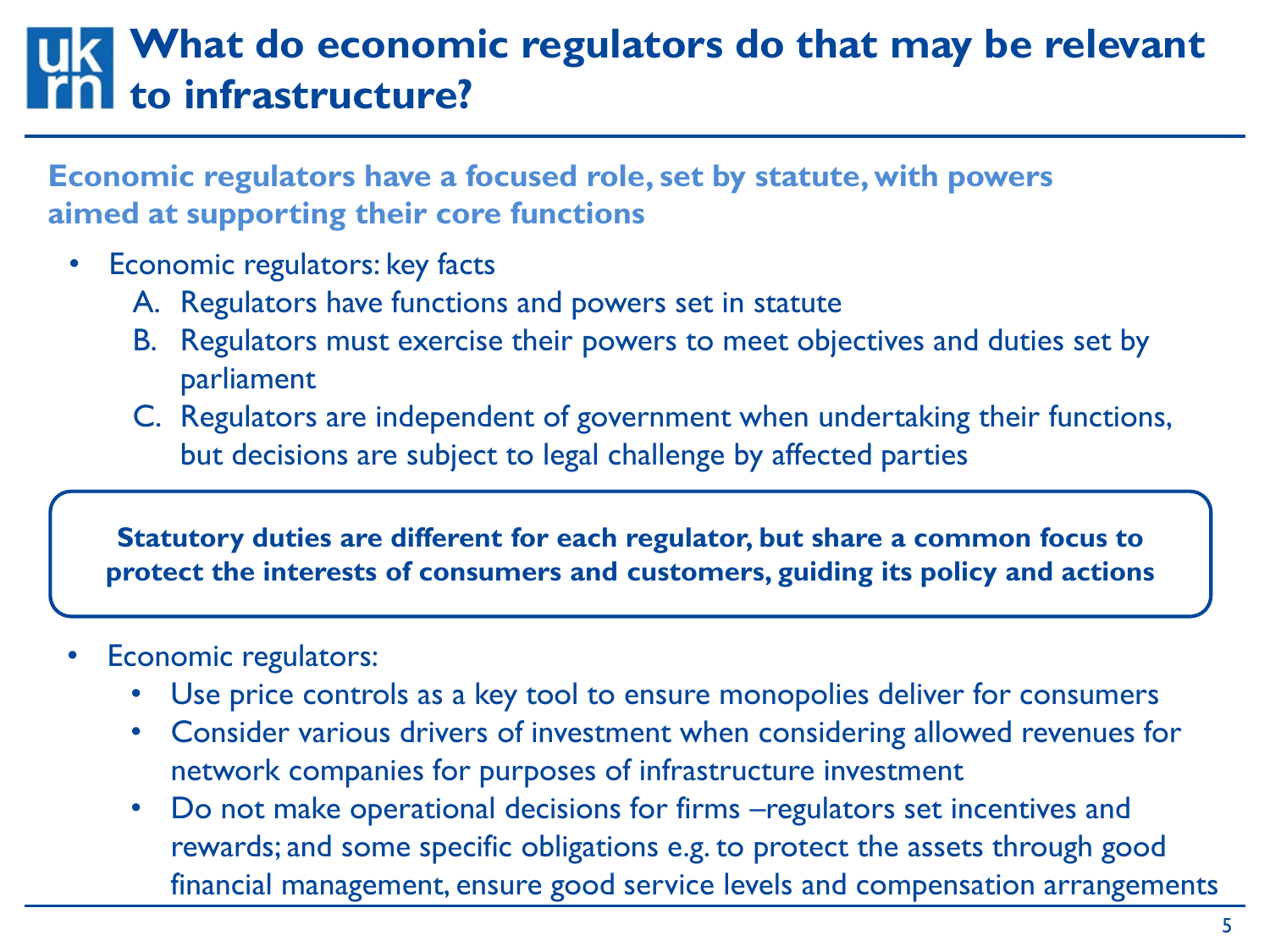## **Cross-sector interactions: resilience**

**Utility networks provide essential services: continuity of service is a key objective of network operation and investment**

- Each regulated sector already has arrangements to review and address risks to continuity of supply: for example The National Security and Emergency Working Group (NSEWG), chaired by DEFRA, is the resilience group focused on the water and sewerage sector
- Some regulators have specific duties to ensure regulated firms can maintain services in certain cases, for example gas distribution networks must design their systems to meet '1 in 20 winter conditions' requirement
- Our Resilience Project is taking stock of the role and input of economic regulators in this process, and to understand the opportunities / risks of cross-sector interdependence
- Ensuring sufficient 'redundancy' in a network has a cost
- Economic regulators can bring a specific perspective:
	- Are costs incurred efficiently?
	- What trade-offs in terms of cost and level of resilience are necessary?
	- Can stakeholders contribute to deciding the level of resilience and cost?
	- Who should pay and when?
	- Who is compensated and by how much if service fails?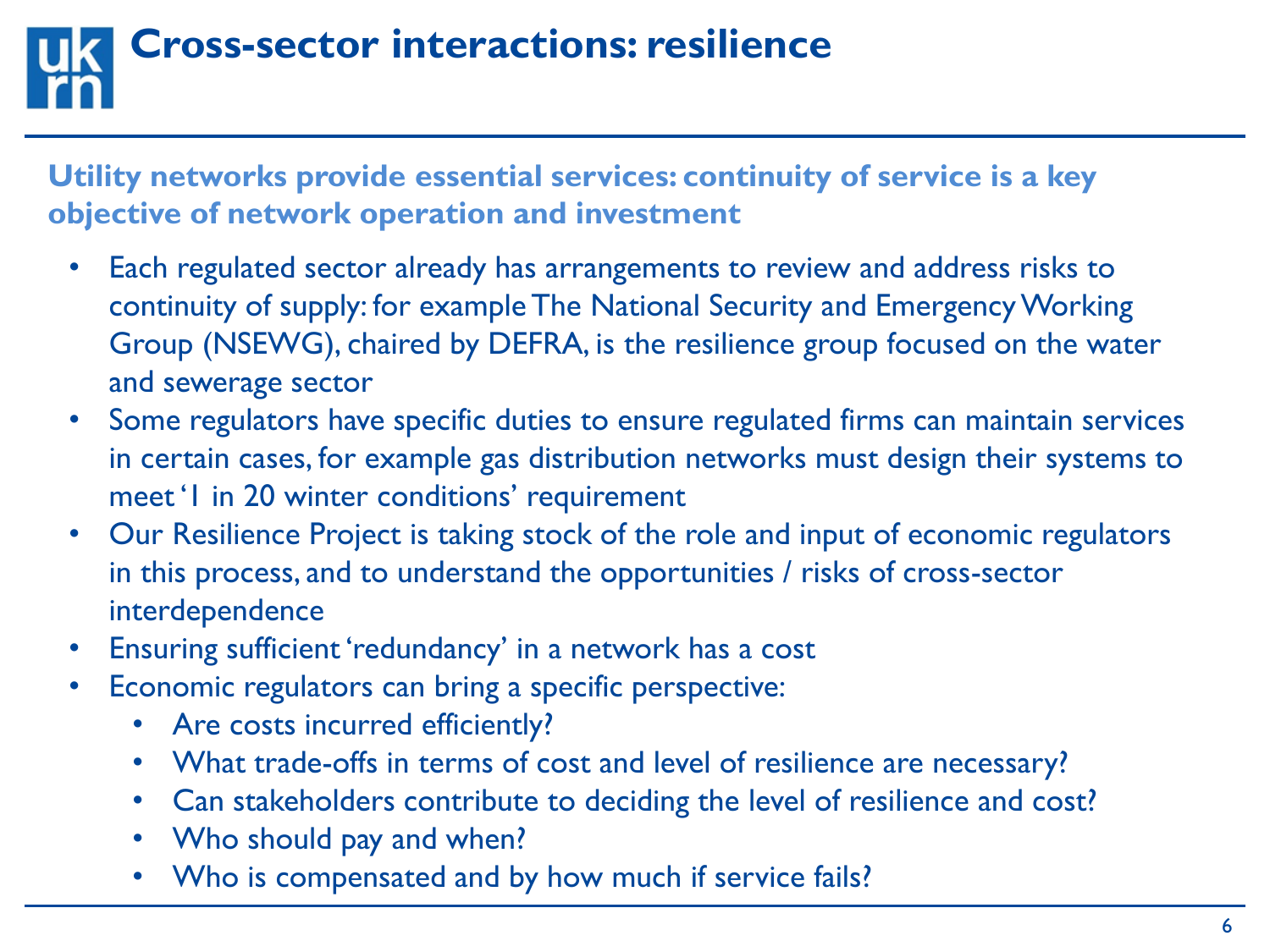## **Cross-sector interactions: installing assets**

**Any new infrastructure assets are likely to disturb in-situ utility assets: the cost of managing these interactions should be efficient**

- We have been gathering evidence on the experience of interacting with utility network operators (see [http://www.ukrn.org.uk/?page\\_id=182](http://www.ukrn.org.uk/?page_id=182))
- The picture is mixed:
	- Some good practice is reported focusing on the benefits of early and effective communication and reaching prompt decisions
	- Some poor practice is reported delays with design approvals or missed appointments, little transparency on fees, high liabilities or risk transfer to the crossing party
- The picture is still incomplete:
	- How serious are the issues? Do they arise often, in every sector, in every sized project?
	- What is the role of regulation, does it promote or undermine efficient interactions?
	- What could be done? What (if anything) prevents industry adopting good practice?
- The next phase of our work is focused on addressing these issues